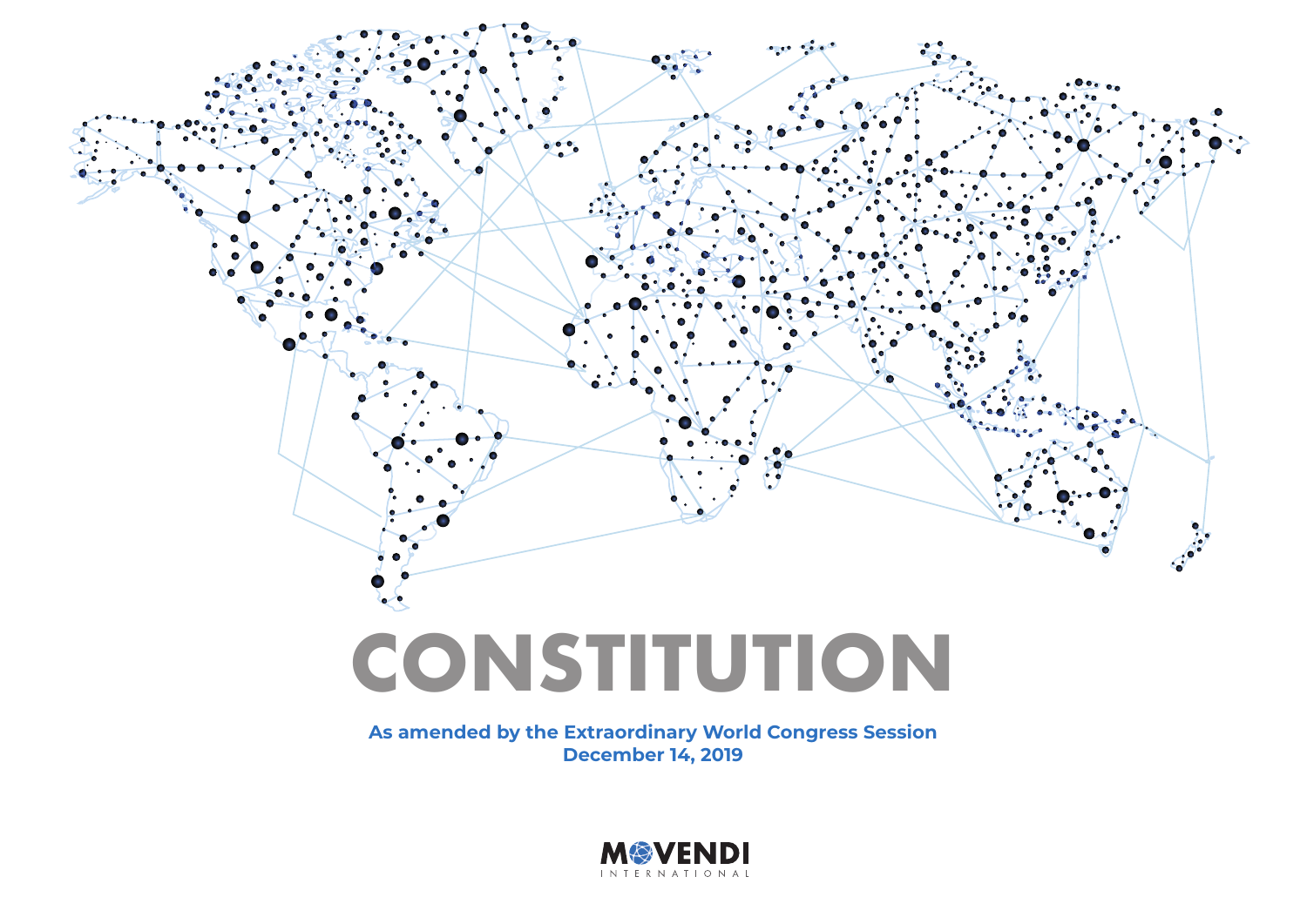## **PREAMBLE**

We, the Member Organizations of the "Movendi International," do hereby establish this Constitution in order to fully realize our purpose of contributing to a world of peace, democracy and justice where free and healthy citizens actively contribute in all levels of society.

This constitution sets out the global governance framework at the highest level.

This constitution is supplemented by Rules of Procedure that provide further information on the details of the operations of Movendi International and its governing body. In the event of any conflict between the provisions of this constitution and the Rules of Procedure or other related documents the provisions of this constitution will take precedence.

Whereas the Movendi International World Congress approves the constitution, the Rules of Procedure are subject to the discretion of the Movendi International Board and are modifiable by the International Board.

The election of the International Board and the content of the Rules of Procedure are, by default, determined and if needs be revoked by the World Congress. The Rules of Procedure are delegated to the International Board but are also under the full authority of the World Congress.

## **ART I**

**NAME**

The name of the organization is: Movendi International.

### **ART II**

### **PLATFORM:**

**VISION, MISSION, CORE VALUES, PRINCIPLES, AND INDEPENDENCE**

Movendi International is an independent, non-profit, non-partisan and non-confessional, voluntary and international non-governmental organization founded in 1851, registered in Sweden on 22 March 2010.

## **ART II.1**

### **VISION**

Movendi International's vision is a world of peace, democracy and justice where free and healthy citizens actively contribute in all levels of society. It is a life for all human beings free to live up to their fullest potential, and free from harm caused by alcohol and other drugs.

## **ART II.2**

#### **MISSION**

Movendi International's mission is to unite, strengthen and empower civil society to tackle alcohol and other drugs as serious obstacles to development on personal, community, societal and global level.

Movendi International advocates for comprehensive and evidence-based solutions consisting of public policy measures as well as scientific research, prevention, education and awareness raising, capacity building and treatment and rehabilitation. Movendi International promotes a lifestyle free from alcohol and other drugs.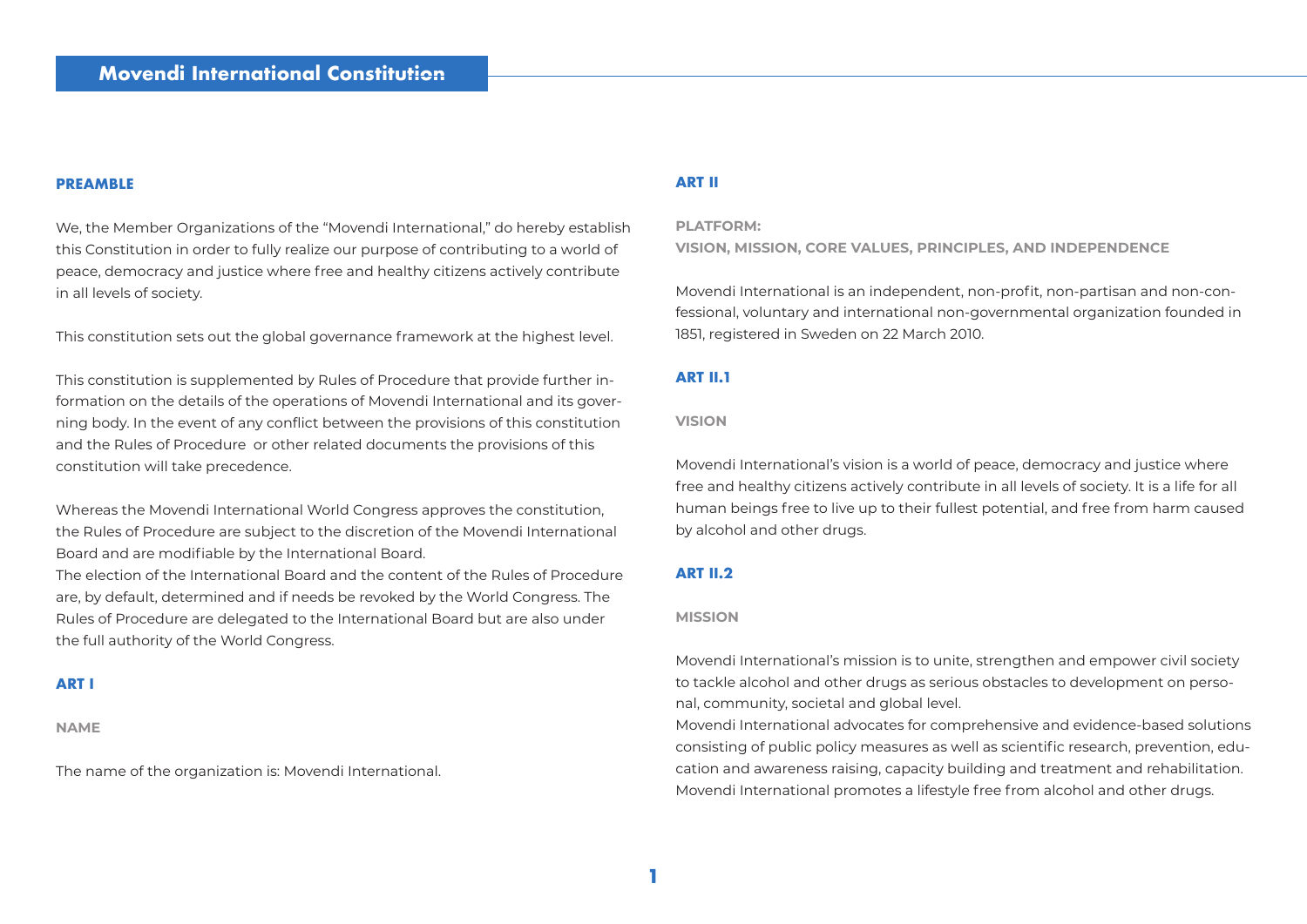## **ART II.3**

### **CORE VALUES**

### **Human rights and global solidarity**

Movendi International is a global community and movement of human rights defenders resting on the principles of international solidarity, the universality and indivisibility of human rights, independence, democracy and mutual respect. Movendi International believes that each human being is unique and has an infinite value. Everyone is entitled to personal freedom and is encouraged to work for the improvement of the quality of life of all people.

### **Democracy**

Movendi International fosters active citizenship and community engagement in order to promote democracy at all levels of society.

### **Peace and sustainable development**

Movendi International works for peace by promoting sustainable development and protecting human rights and human dignity. Furthermore, Movendi International advocates for the peaceful settlement of conflicts between individuals and groups. Member organizations are encouraged to work towards peace among nations.

### **ART II.4**

### **PRINCIPLES**

Movendi International's work rests on four principles, which seek to create the conditions for all people to lead happier, healthier, richer and freer lives together.

## 2.4.1

**Harness the potential of every human being** by developing life skills, critical thinking, a sense of self-esteem and the capacity to engage in the community.

## 2.4.2

**Support families** by providing help to treat and overcome alcohol and other drug use disorders affecting the user as well as other family members.

## 2.4.3

**Strengthen communities** by providing safe and enabling environments where people of all ages, and especially children and youth can live up to their full potential.

## 2.4.4

**Develop societies** by advocating population-level policy solutions to prevent and reduce harm caused by alcohol and other drugs.

## $25$

**Movendi International and all its member organizations are independent of any ties, financial or otherwise, to the alcohol and tobacco industry.** Movendi International and all its Member Organizations do not collaborate, financially or otherwise, with the alcohol and tobacco industries or their Social Aspects and Public Relation Organizations (SAPROs).

### **ART III**

### **PLEDGE**

All Movendi International Member Organizations embrace the Movendi International platform by actively promoting human rights and human dignity, and a lifestyle free from alcohol and other drugs.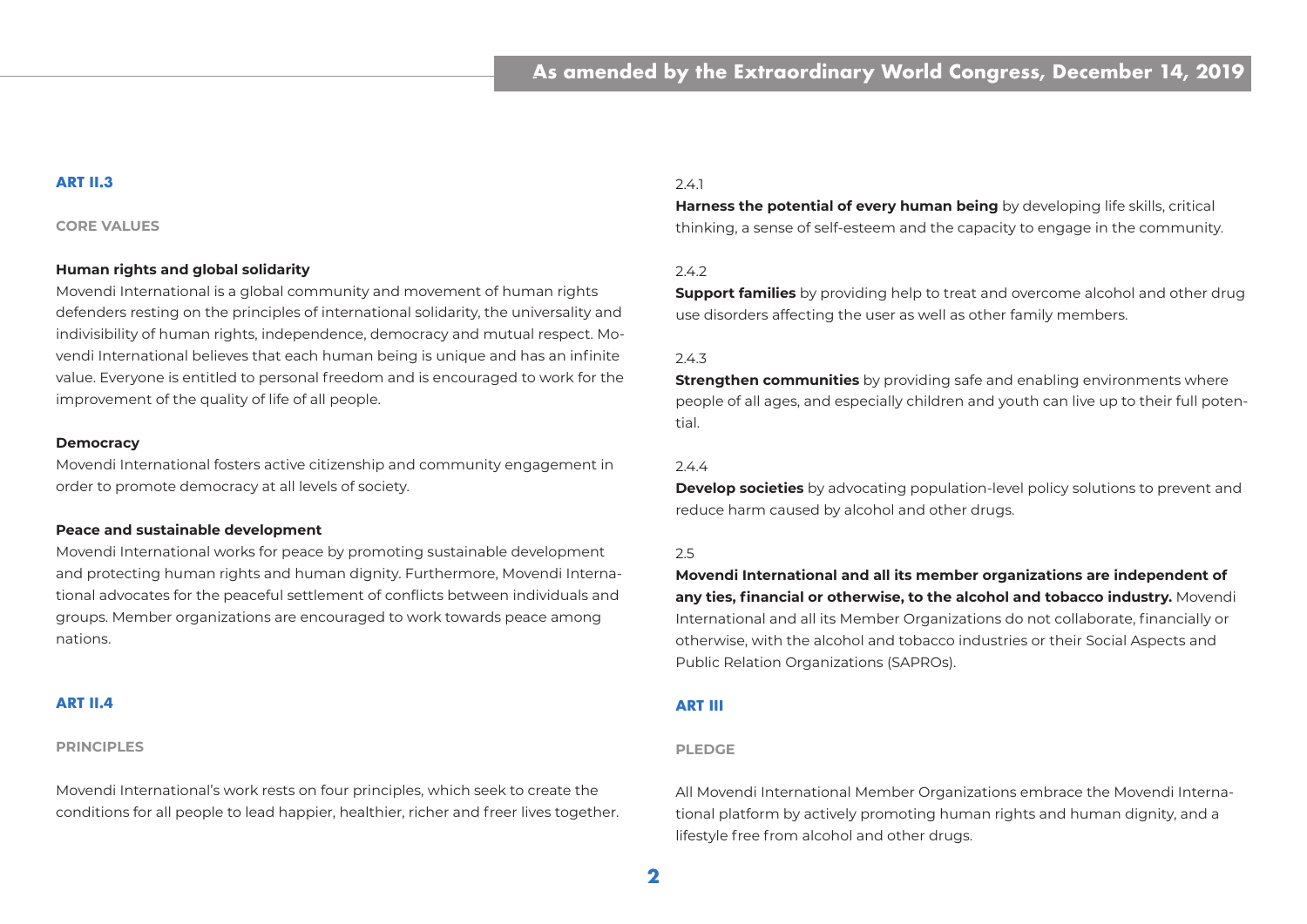Individuals, who are members of Movendi International or Movendi International Member Organisations, lead a lifestyle free from the use of alcohol and non-medical use of other dependence producing drugs.

## **ART IV**

**MOVEMENT STRUCTURE: MEMBERSHIP, ACCOUNTABILITY AND GOVERNANCE**

# 4.1

### **Movement membership**

Movendi International consists of like-minded civil society, comprising national and local non-governmental organizations, and other civil society networks or entities as well as individuals gathering together to advance the Movendi International platform.

### $42$

### **Movement accountability**

Movendi International is accountable to all who benefit from the fulfillment of its Vision and Mission and to its members, activists, and supporters worldwide.

## 4.3

### **Movement governance**

The supreme authority of the organization is the Movendi International World Congress, hereinafter called the World Congress.

Between sessions this authority is vested in the Movendi International Board elected by the World Congress.

### **ART V**

## **MEMBERSHIP:**

**CATEGORIES, ADMISSION, FEES, TERMINATION, AND DISSOLUTION**

Movendi International's World Congress may grant membership and has final jurisdiction in regards to the admission and termination of membership of any entity or individual, in accordance with this Constitution.

### 5.1

### **Membership categories**

The membership of Movendi International is composed of three categories of members:

Full member organizations, Associate member organizations and Individual members.

### 5.1.1

### **Full Membership**

Full membership in Movendi International may be granted to any non-governmental organization based on individual members, or any civil society network or entity, which endorses fully the Movendi International Platform.

Full member organizations shall be those that are engaged in advancing the Movendi International Platform and have appropriate organizational structures.

Delegates from Full Member Organizations have the right to attend and participate in the World Congress, to take part in the discussions, make proposals and present candidates for the elections, and have full voting rights in the World Congress and their members are eligible to hold any office within Movendi International.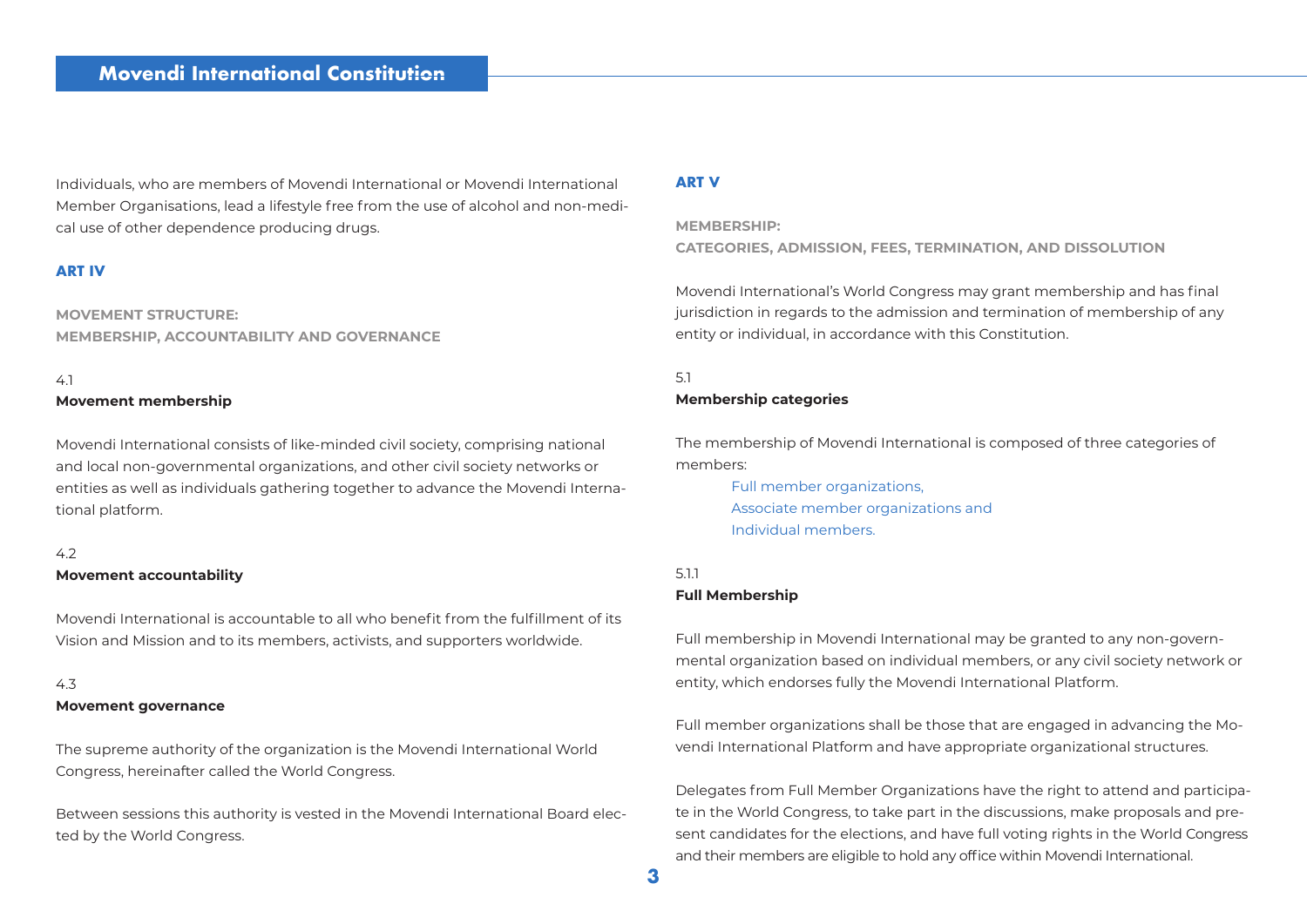## 5.1.2 **Associate Membership**

Associate membership in Movendi International may be granted to any organization, institution, foundation, network or other entity, which supports the Movendi International platform but does not actively promote a lifestyle free from alcohol and other drugs.

Associate member organizations shall be those that are engaged in advancing the vision, core values and main principles of Movendi International.

Delegates from Associate Member Organizations have the right to attend and participate in the World Congress, to take part in the discussions, make proposals and present candidates for the elections, but shall have no voting rights and are not eligible to hold office within Movendi International.

## 5.1.3

### **Individual membership**

Individuals are welcome to seek direct membership in Movendi International. Individuals normally affiliate to Movendi International through their recognized state or national level organization. Where no such organizations exist, or due to special circumstances, individuals may seek direct membership in Movendi International.

Individual members shall be those persons who endorse fully the Movendi International platform.

Individual Members have the right to attend and participate in the World Congress and may speak by special permission of the presiding officer.

They are eligible to hold office within Movendi International but shall have no voting rights in the World Congress.

## 5.2

## **Membership admission**

Every civil society organization and individual supporting the Movendi International platform is welcome to apply for membership. Membership in Movendi International shall become effective on a pro-tempore basis upon approval by the International Board completing a formal application process. Final membership admission is granted by a two-thirds majority of votes cast at an ordinary World Congress in session.

## 5.3 **Membership fees**

Only member organizations that have paid their annual membership fees are entitled to exercise any right or prerogative as defined in the Constitution. Each member organization is obliged to make timely payments of its annual membership fees.

Annual reports shall be made by each of the member organizations to the International Office in accordance with a form issued by the International Board before May1st the following year.

### 5.4

### **Membership termination**

Each member organization may resign its membership at any time by submitting a written notice to the International President. Upon receipt of such a notice, the membership status shall be terminated immediately. Annual membership dues for the year in which the resignation occurs shall be payable in full. Membership of Movendi International may be revoked / suspended by a twothirds vote of the International Board if there is evidence of violation of the Movendi International Platform.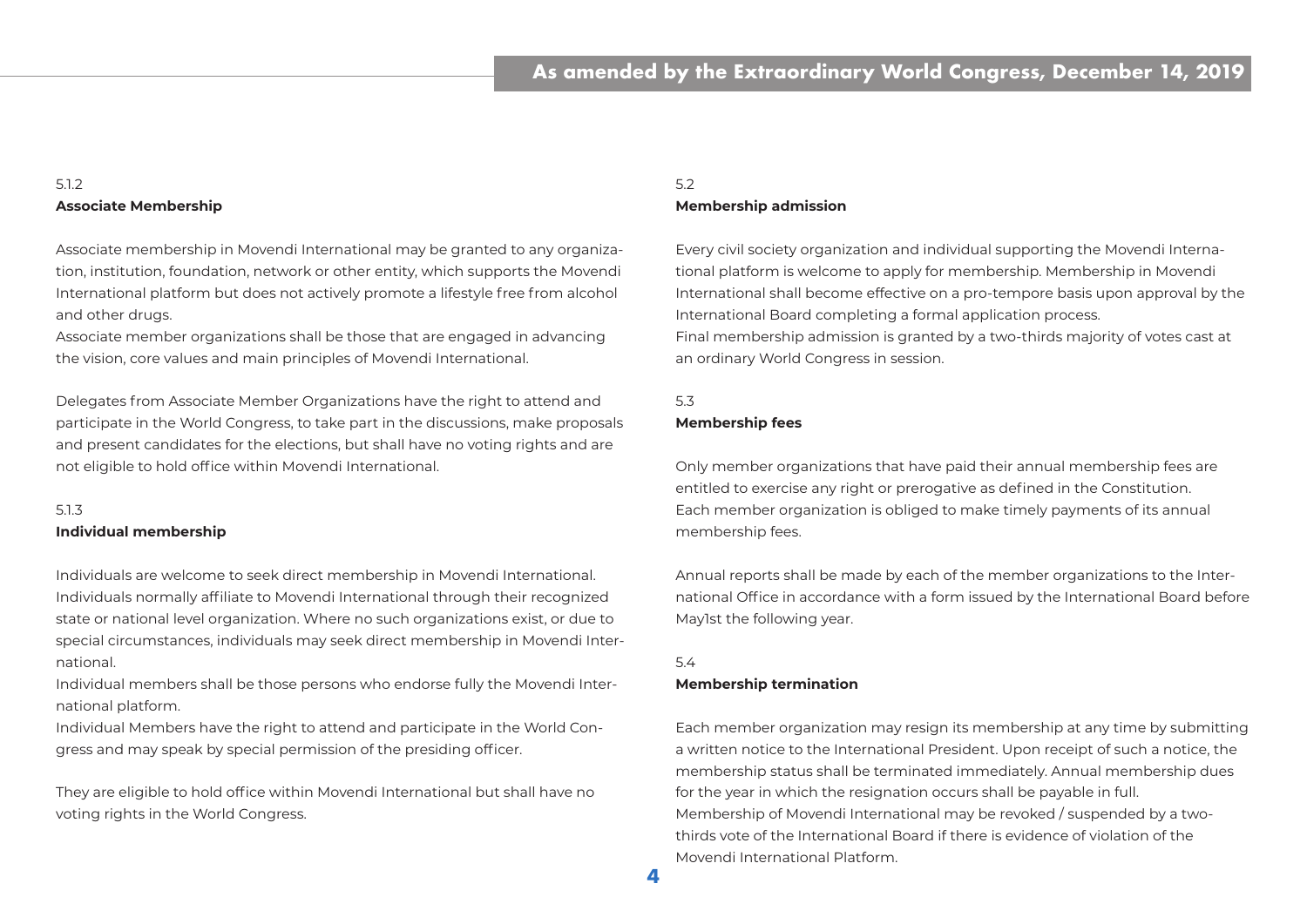Such a decision by the International Board is subject to approval by two-thirds majority at the following World Congress, after which membership in Movendi International is finally terminated.

## 5.5 **Dissolution of member organizations**

If a member organization ceases to exist, its by-laws not providing for the disposal of its property, all assets and properties shall be placed under the authority of the International Board. The International Board shall assume custody of the property and use it for the reconstruction of such organization and/or to promote the ideas of Movendi International in the country concerned.

If the organization resumes its activities within four years, the remainder of its property shall be returned. After four years, the International Board is free to decide about the property, provided that the member organization is still not active.

## **ART VI**

**THE WORLD CONGRESS: AUTHORITY, CONVENING, VENUE, QUORUM, RULES**

The Movendi International World Congress is the highest decision-making body of the movement.

## 6.1 **World Congress: Authority**

The World Congress has the following authority:

- **•** Amends this constitution including the Vision, Mission, Core Values and Principles and amends Movendi International's rules of procedure if necessary;
- **•** Adopts the Plan of Action that enables the delivery of the Vision and Mission

including the Plan of Action;

- **•** Elects, oversees and has the power to dismiss the International Board;
- **•** Approves the budget for the coming period and approves financial reports of the International Board and auditors;
- **•** Adopts and updates if necessary the policy programs;
- **•** Receives reports and proposals from the International Board and the membership entities and makes decisions in areas within its competence;
- **•** Receives reports on the implementation of Movendi International's Strategic Plan and holds the movement accountable.
- **•** Approves and terminates membership of Movendi International Member Organizations.

## 6.2

## **World Congress: Convening and venue**

World Congress shall meet every fourth year at an agreed time and venue.

World Congress shall be convened by notice given to its membership by the International Board. The date and venue should be given no later than eight months before. The notice shall be in writing and shall include a draft agenda (6.7) and the rule regulating the number of delegates each organization is entitled to send (6.5).

The agenda and the documents for the Congress shall be sent two months prior to the opening of the Congress.

# 6.3

## **Quorum of the Congress**

At least half of the registered delegates must be present to form a quorum of the Congress.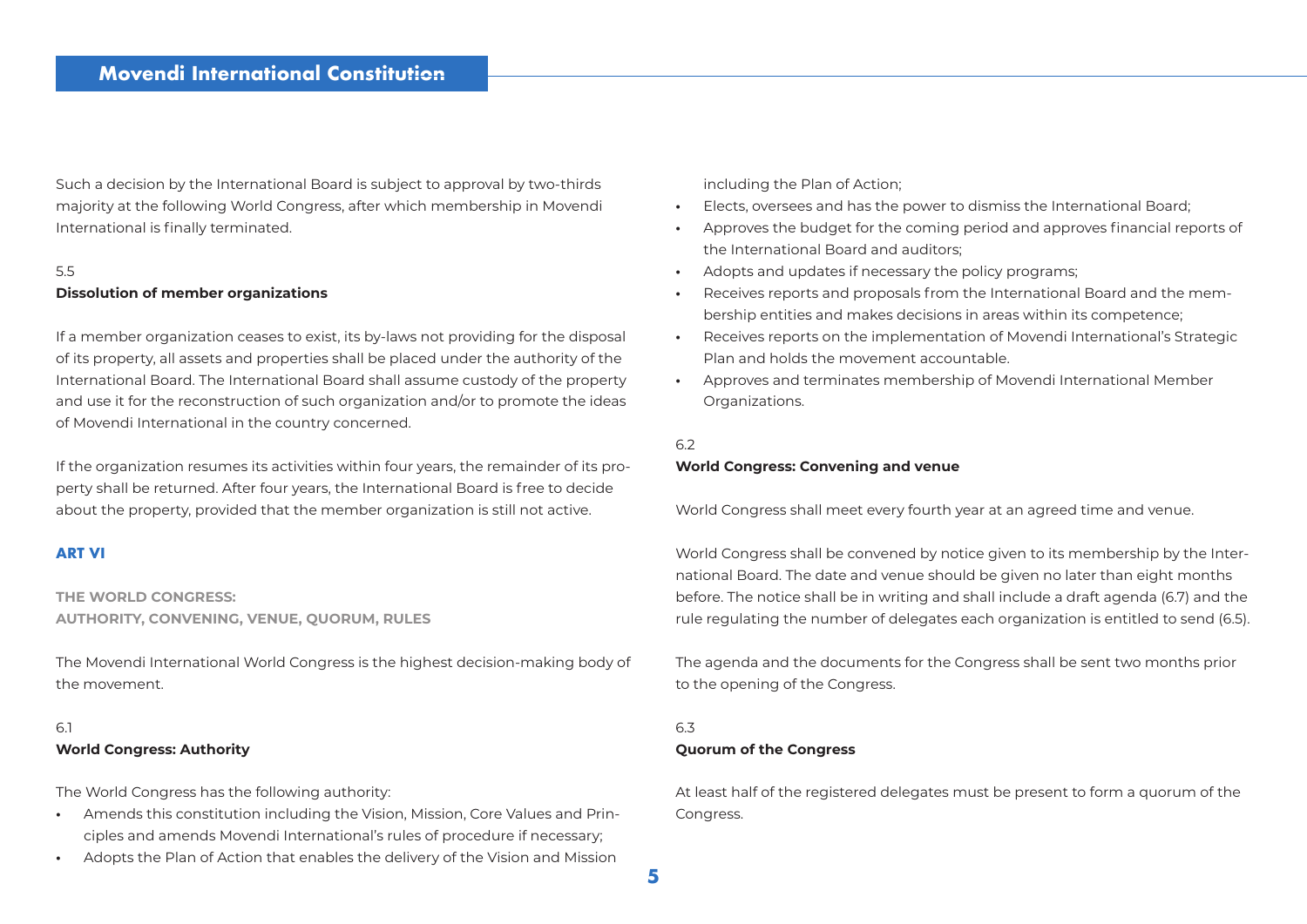## 6.4 **Extraordinary World Congress**

An Extraordinary World Congress shall be convened when at least five of the International Board members or at least one third of members with full membership have requested this in writing by delivering a notice to the International President.

In the event of an Extraordinary World Congress, at least three months written notice shall be given to the membership, together with an agenda listing the matters to be discussed. No other business shall be transacted.

# 6.5

## **Representation**

The World Congress shall be a representative body consisting of delegates from the Member Organizations. Each full member organization shall be entitled to send delegates to the World Congress according to the following schedule:

| Up to 100 members 1 delegate        | 15,001 - 20,000 members 7 delegates  |
|-------------------------------------|--------------------------------------|
| 101 - 1,000 members 2 delegates     | 20,001 - 25,000 members 8 delegates  |
| 1,001 - 3,000 members 3 delegates   | 25,001 - 30,000 members 9 delegates  |
| 3,001 - 5,000 members 4 delegates   | 30,001 - 35,000 members 10 delegates |
| 5,001 - 10,000 members 5 delegates  | 35,001 - 40,000 members 11 delegates |
| 10,001 - 15,000 members 6 delegates | 40,001 - > 12 delegates              |

No Member Organization shall be entitled to send more than 12 delegates.

The basis of representation is the number of individual members as of 31st December of the year prior to the World Congress, in accordance with the annual report submitted by the respective Member Organization.

Other civil society networks or entities with full membership in Movendi Inter-

national that do not have or count individual members shall be entitled to one delegate respectively.

Each associate member organization is entitled to send one delegate to the World Congress.

All Movendi International members are permitted to attend the proceedings of the World Congress and any member may speak by special permission of the presiding officer. Only delegates and members of the International Board are entitled to make proposals.

The names of World Congress delegates elected by member organizations shall be submitted in order of preference to the International Office not later than one month prior to the opening of the World Congress session. In the event of names not being submitted and no satisfactory explanation given to the World Congress, the organization concerned may, by decision of the World Congress, lose its right to vote.

### 6.6

### **Voting Procedures**

A simple majority of the votes cast is required for decisions to be binding on the World Congress, except where a two-thirds majority of the vote is required by the Constitution. Abstentions or invalid votes are not counted. In case of a tie vote, the President shall have a casting vote. In cases where the President does not exercise the casting vote, drawing lots shall decide the matter. Elections shall be conducted by secret ballot if one or more of the delegates request it.

On votes taken by a show of hands, delegates shall have one vote. When votes are taken by ballot, a delegate may cast the accumulated vote of his or her organization or country.

Voting by proxy is permitted if a written mandate is given to a representative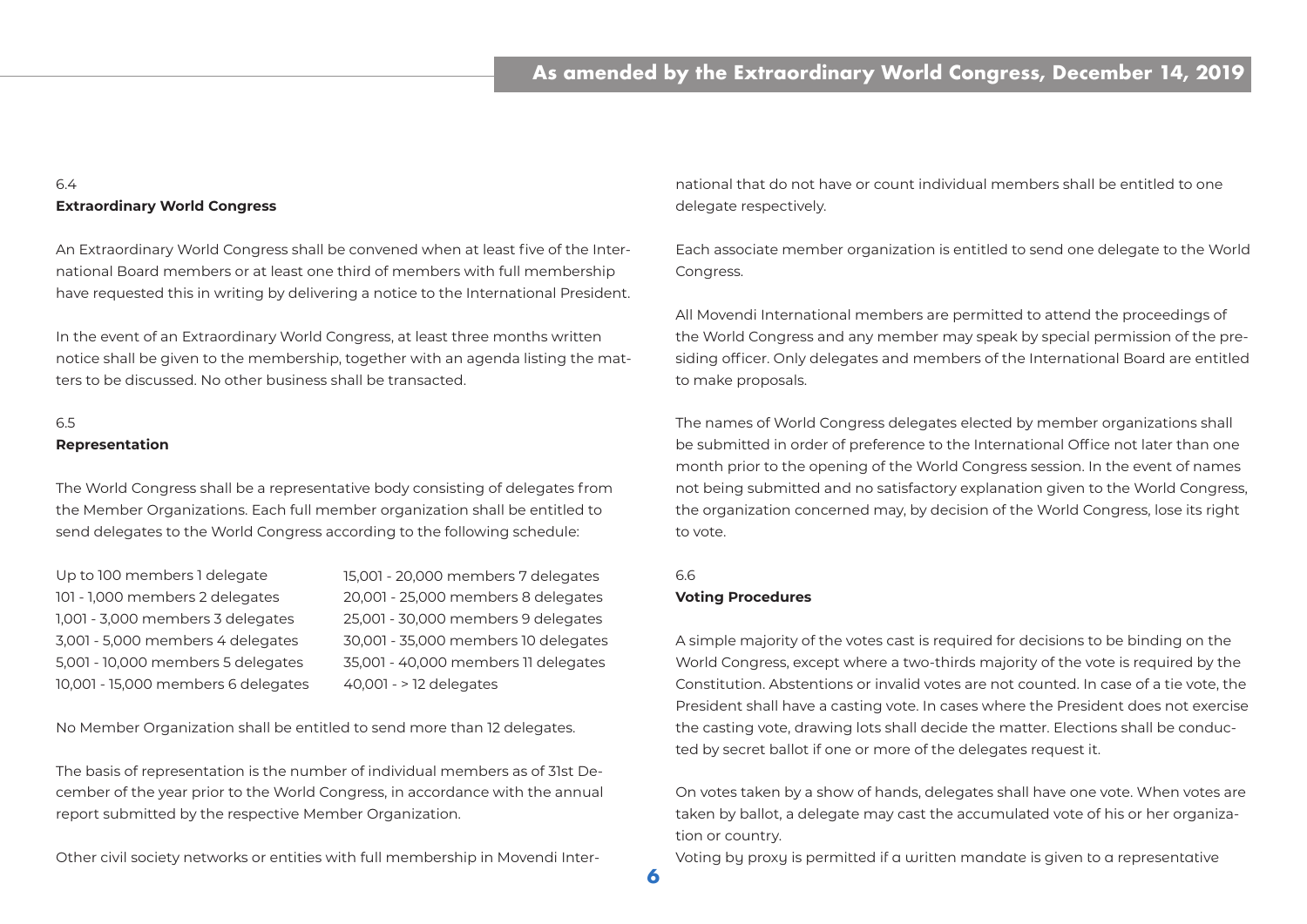from another Full Member Organization. In cases of proxy voting, a delegate may hold up to twelve votes.

The Credentials Committee must approve all proxy votes.

Members of the International Board may vote on all questions except those dealing with their own report and in elections.

### 6.7

### **World Congress Agenda**

The agenda of the World Congress shall include the following items:

- **•** Opening
- **•** Attendance
- **•** Approval of the convening of the World Congress
- **•** Approval of the agenda
- **•** Election of sessional officers
- **•** Admission of new member organizations
- **•** Election of congressional committees
- **•** Reports from the International Board
- **•** Financial and auditors' report
- **•** Motions
- **•** Strategic Plan
- **•** Policy programs
- **•** Membership fees
- **•** Officers' allowances
- **•** Budgets
- **•** Statements from the World Congress
- **•** Election of officers and auditors
- **•** Time and venue for the next World Congress
- **•** Closing

The World Congress may delegate the items on the agenda to sessional commissions on a proposal from the International Board.

## 671

### **Motions and other proposals for the World Congress**

Motions or other items for consideration by the World Congress shall be submitted to the International Office no later than three months prior to the opening of the World Congress session.

## 6.7.2

## **World Congress Minutes**

After an ordinary or extraordinary World Congress, the International Board shall publish the journal of proceedings and provide member organizations and members of the International Board with a copy of the minutes of the World Congress session.

## 6.7.3

## **Election of the International Board**

To be elected a member of the International Board the candidate must have received a majority of all the votes cast, unless there is only one nominee for an office, in which case the presiding officer, after asking if there are any further nominations, shall declare the nominee elected to the office. The nominations for each member of the International Board shall immediately be followed by election before nominations for the next office are taken.

## 6.8

## **Auditors**

The World Congress shall elect two persons as auditors to audit the accounts of Movendi International.

The auditors shall examine the accounts and other financial records, the assets of the organization and ensure that the budgets and other instructions of the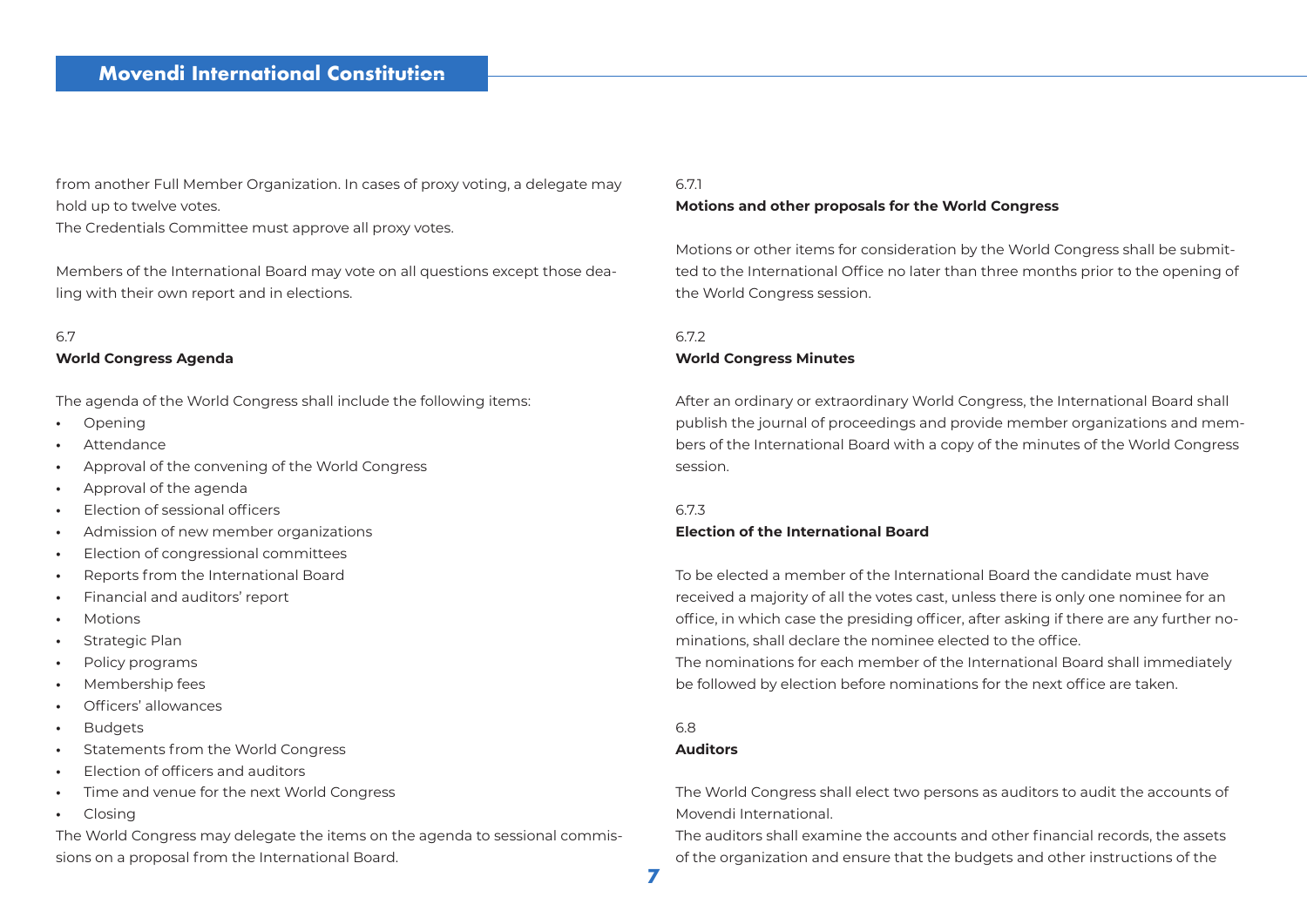World Congress are observed. The auditors shall report to the next ordinary World Congress.

The auditing of accounts may be delegated to a firm of auditors by special decision of the World Congress.

### 6.9

### **Nominations Committee**

The World Congress shall appoint a Nominations Committee of three members and they shall hold office until the next World Congress. This committee shall organize the process of nominations and election to the International Board.

## **ART VII**

**INTERNATIONAL BOARD: AUTHORITY, COMPOSITION AND INTERNATIONAL PRESIDENT**

The International Board reports to and is accountable to the World Congress.

## 7.1

### **Authority of the International Board**

The International Board provides global leadership for the fulfillment of Movendi International's Vision and Mission through the implementation of the Strategic Plan. The International Board as well oversees the compliance with global policies and standards.

## 72

### **Composition of the International Board**

Members of the International Board shall reflect gender, age and geographic balance.

The World Congress shall elect to the International Board up to nine members for the following offices:

One International President (IP), One International Vice President (IVP) One International Treasurer (IT) And up to six Board Members.

The International Board can appoint observers to the International Board from among the Movendi International membership.

## 7.3

## **International President**

The International President is the leader of Movendi International and is accountable to the International Board.

In case of resignation or incapacity of the International President, the International Vice President shall automatically take the helm of Movendi International. In extraordinary circumstances, the International Board shall elect an interim President among its members until the next World Congress.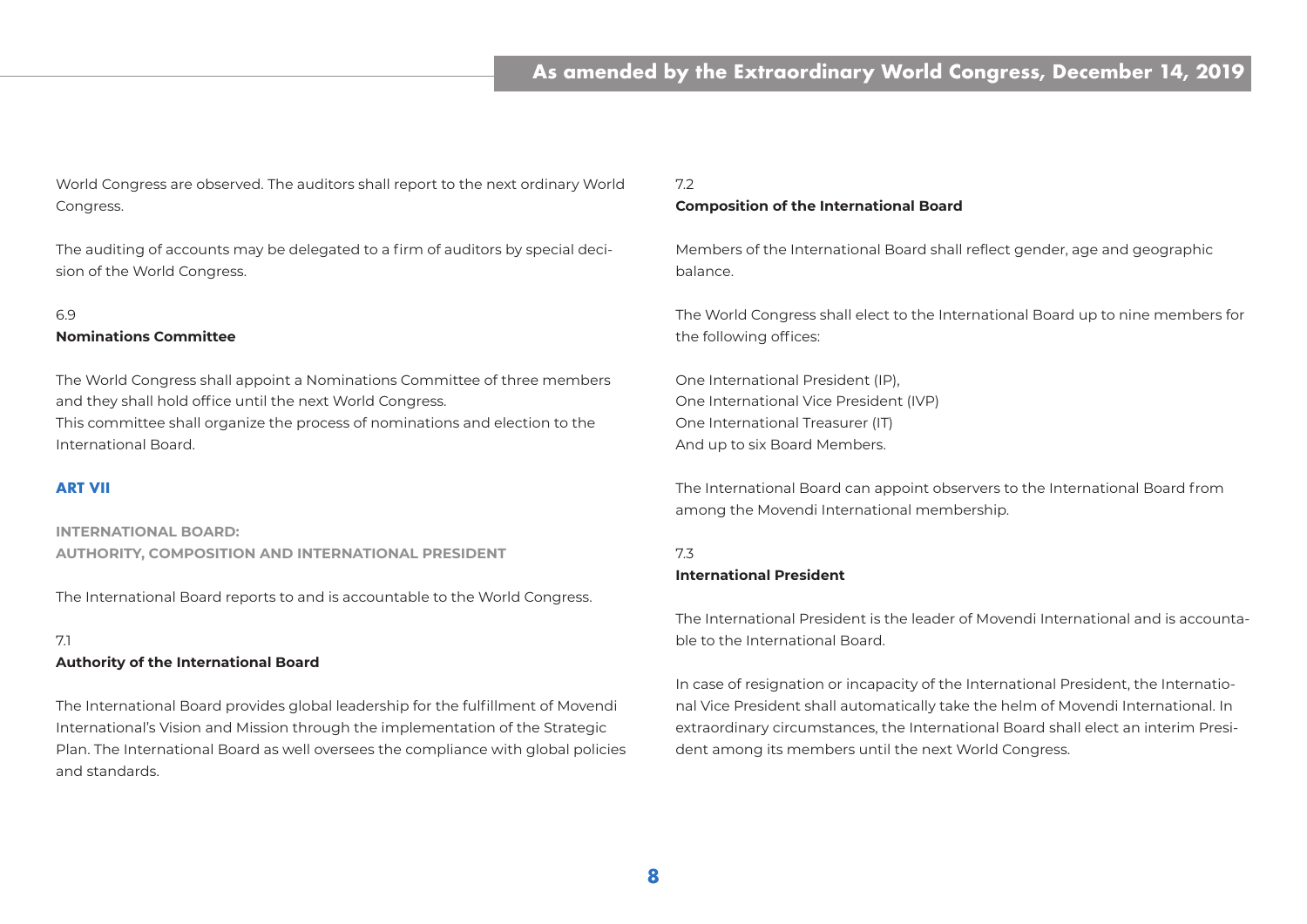## **ART VIII**

## **MOVENDI INTERNATIONAL OFFICE: AUTHORITY, EXECUTIVE DIRECTOR, LEGAL DOMICILE AND LEGAL COMMITMENT**

The International Office, led by the Executive Director and overseen by the International Board, supports, enables and implements the work and functioning of Movendi International.

## 8.1 **Executive Director**

## The International Board shall appoint an Executive Director who is responsible for daily business.

The Executive Director is the chief executive of the International Office, and is appointed by, accountable to the International President and Board and is subject to established policies and rules of procedure.

## 82

## **Legal domicile**

The International Board shall set up an International Office in a place it deems to be appropriate.

The legal domicile of Movendi International shall be the place where the International Office is situated.

## 8.4.

## **Legal commitment and power of contract**

The joint signatures of the International President and the Executive Director legally commit Movendi International.

## **ART IX**

## **LOGOTYPE**

The World Congress shall decide upon the official logotype.

## **ART X**

### **ECONOMY: FISCAL YEAR AND AUDITING**

## 10.2

## **Fiscal year**

The fiscal year shall commence on January 1st and end on December 31st.

# $10.3$

# **Auditing**

At intervals, not exceeding 12 months, the auditors elected by the last World Congress or a legally registered auditing firm appointed according to decision of the World Congress shall audit the accounts of Movendi International.

## **ART XI**

## **AMENDMENTS**

This Constitution shall not be altered except on a proposal made in writing by the International Board or a full member organization. Any proposed amendment shall be sent to the International Board through the International Office six months prior to the opening of the next ordinary World Congress. The International Board shall communicate any such amendment to all member organizations at least four months before the date of the Congress.

**9**